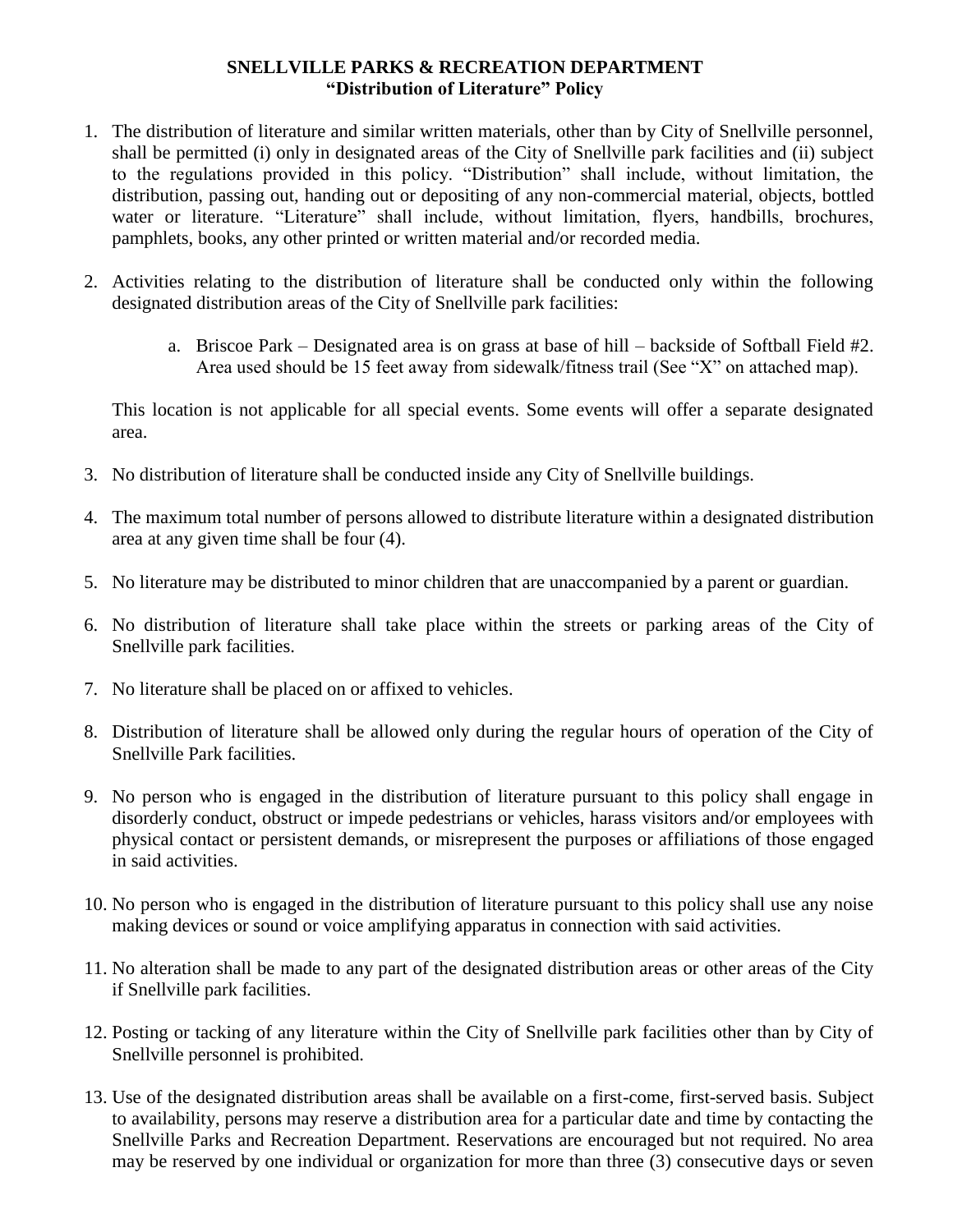(7) days in any one calendar month. The Snellville Parks and Recreation Department shall have the authority to designate alternate distribution areas in addition to or in lieu of those areas specifically designated under this policy.

14. Nothing contained herein shall be deemed to limit the power of the Snellville Parks and Recreation Department to deny entrance to and/or to remove from the Snellville park facilities persons whose activities pose an actual and imminent threat of harm to persons or property or disruption of ongoing operations within the City of Snellville park facilities, or violate any provision of Title 16 of the Official Code of Georgia Annotated, including, without limitation, crimes for damage to and intrusion upon property and crimes against public order and safety.